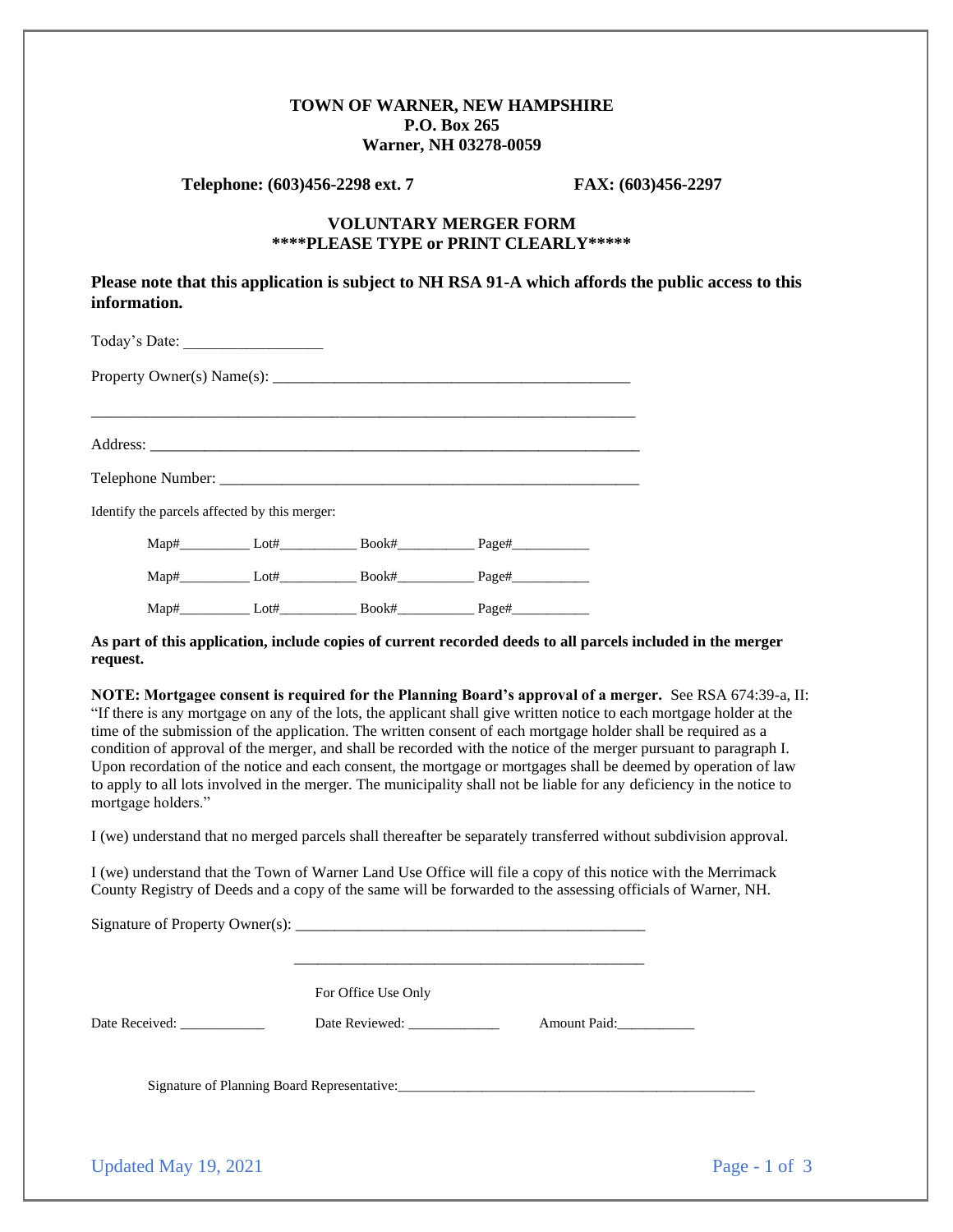|                                                                    | <b>TOWN OF WARNER</b><br><b>Land Use Office</b><br>P.O. Box 265<br>Warner, New Hampshire 03278-0059<br>Telephone: (603) 456-2298, ext. 7<br>Fax: (603) 456-2297<br>E-Mail: landuse@warner.nh.us<br><b>Planning Board - Application Fees</b>                                                                                                                                                                         |                                                                                                                                  |
|--------------------------------------------------------------------|---------------------------------------------------------------------------------------------------------------------------------------------------------------------------------------------------------------------------------------------------------------------------------------------------------------------------------------------------------------------------------------------------------------------|----------------------------------------------------------------------------------------------------------------------------------|
|                                                                    | Name of Applicant ________________________Project Location:______________________                                                                                                                                                                                                                                                                                                                                   |                                                                                                                                  |
|                                                                    | Date Fee Received _____________________                                                                                                                                                                                                                                                                                                                                                                             |                                                                                                                                  |
| <b>Type of Application</b>                                         | Fee Schedule                                                                                                                                                                                                                                                                                                                                                                                                        | <b>Fee Calculation</b>                                                                                                           |
| Conceptual Consultation (submit application with no plans to copy) | \$ No Fee                                                                                                                                                                                                                                                                                                                                                                                                           |                                                                                                                                  |
| Subdivision                                                        | \$250 Base Fee (Final Application or Design Dev.)<br>\$50 per lot<br>$$15$ per notification $$4$ notices $x$ $$15 =$<br>\$25 minimum compliance inspect, additional per Board<br>Legal Notice in Publication - due prior to Hearing<br>Escrow for $3rd$ party review or inspection – per Board<br>MCRD** recording fee - separate check charged below<br>LCHIP*** - separate \$25 check - charged below<br>Subtotal | \$<br>\$_<br>\$<br>\$ invoiced_<br>\$ TBD by Board<br>\$ separate**<br>\$ separate***<br>(Check made out to<br>"Town of Warner") |
| Site Plan Review                                                   | \$400 Base Fee (Final Application or Design Develop-<br>ment)<br>\$15 per notification<br># notices<br>$x$ \$15 =<br>\$25 minimum compliance inspect, additional per Board<br>Legal Notice in Publication - due prior to Hearing<br>Escrow for $3rd$ party review or inspection – per Board<br>MCRD** recording decision - check per rate below<br>Subtotal                                                         | \$<br>\$<br>\$<br>invoiced<br>\$<br><u>\$ TBD by Board</u><br>\$ separate**<br>(Check made out to<br>"Town of Warner")           |
| Home Occupation                                                    | \$25 Base Fee (plus \$100 if a Hearing is required)<br>If a Hearing is required add \$15 per notification<br>If a Hearing add \$25 for compliance inspection<br>Legal Notice in Publication due prior to Hearing<br>Subtotal                                                                                                                                                                                        | <u>\$</u><br>\$<br>\$<br>invoiced<br>(Check made out to<br>"Town of Warner")                                                     |

Updated May 19, 2021 Page - 2 of 3